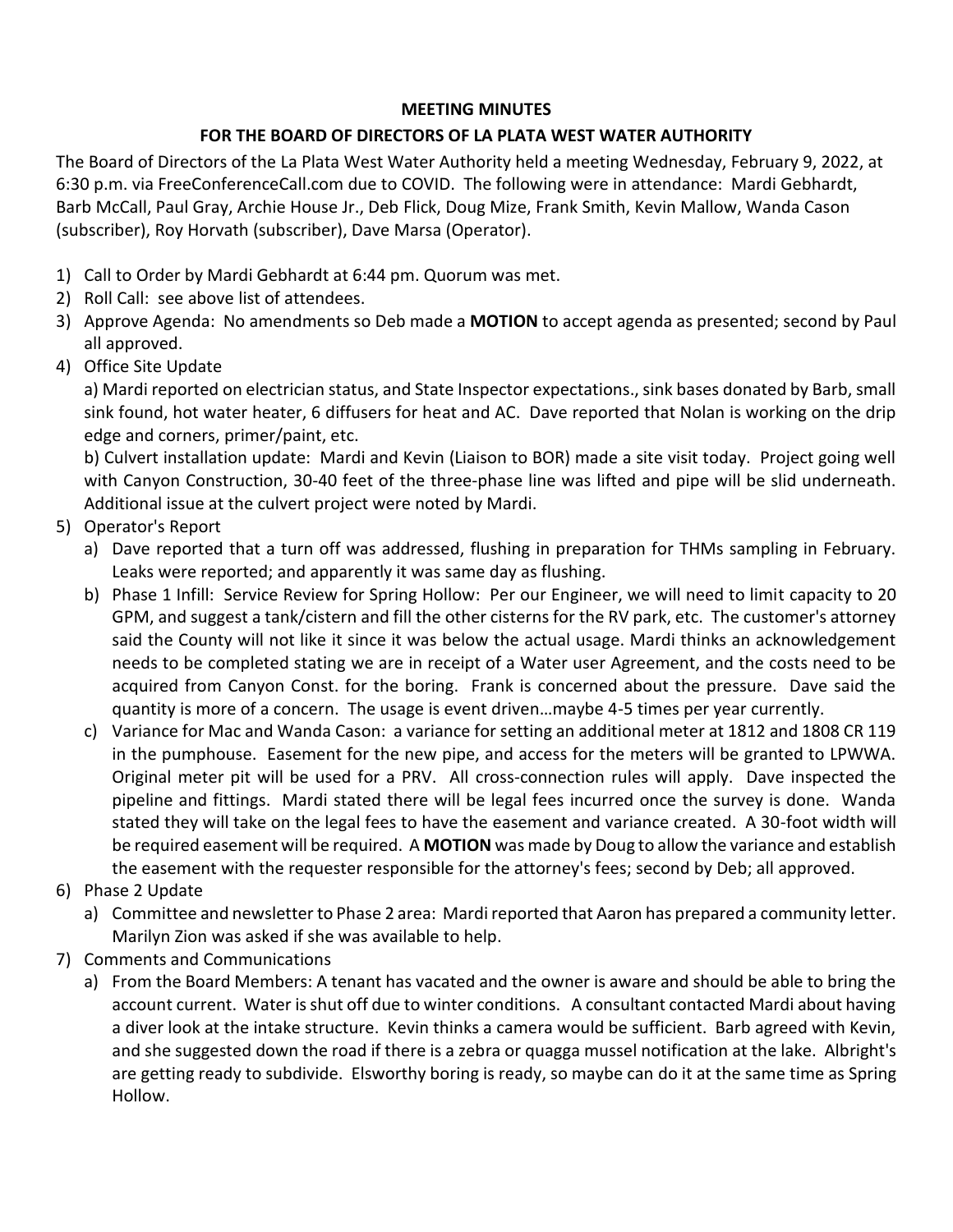- b) Request for letter to LPC for future subscriber: 22771 HWY 140, near Hesperus. LP County needs letter stating we have plans to provide service potentially so future subscriber can get a permit to put a cistern in place. Mardi prepared a letter as such and added suggestions from the Board.
- c) Guests, via call-in: non repetitive comments please, time limit three minutes each: Wanda Cason left the meeting at 7:25pm. Roy Horvath asked is the ALP allocations have been addressed. Mardi took an idea to the LDWA Board through their manager. We are waiting to hear back from ALPOM&R subcommittee, and she has not had any response from that committee.
- 8) Minutes Approval
	- a) Approval of meeting minutes: A **MOTION** was made by Frank to approve the January 12, 2022, minutes; second by Deb; all approved.
- 9) Financial reports
	- a) P&L Report & Accounts Receivable: Deb reported on billings, good customers, billing readability, no big issues. She may need to send out a 30-day letter to one or two subscribers due to non-payment. A template collection letter will be created.
	- b) Consent Agenda: Mardi presented invoices that were not included in the drive folder as well as the consent agenda invoices attached: A **MOTION** was made to approve the consent agenda by Frank; second by Paul; all approved.
	- c) Bills not in consent agenda: A **MOTION** was made to renew our memberships with CRWA and WIP by Barb; second by Deb; all approved. Deb made a **MOTION** to approve invoices to be paid for the CO Special Districts, LP County Property Tax Bill, Office Depot Printing invoices; second by Frank; all approved.
	- d) Sign procurement: Signs near the flush ports need to be posted regarding theft and they need to fit on post (narrower and longer). We will revisit this based on finding out post size.
- 10) New & Old Business
	- a) R&Rs recommendation from committee: Barb, Mardi, Paul, and Deb met on February 8th to go through tables and revisions. Dave will provide information for fees in question on Table 2. Fees for transferring the WUA and the WUC need to be separate and different. Transfer WUA/WUC -\$100/\$25, increase transfer fee (death) to \$35, Turn on after Non-Payment Rectified, and we need a hourly rate for CORA and other document requests, Return check charge \$40, Tampering Charge - Cost of meter, lid, etc.
	- b) Amendment to LPEA Agreement regarding additional equipment needed for antenna: Dave reported that the old antenna started working again, so the new equipment is not needed yet.
	- c) Promissory Note confirm the vote: An electronic **MOTION** was prepared by Mardi via email on February 4, 2022, with 6 affirmative votes; motion carried. See attached email copies.
	- d) Attorney letter and comments for the contractor performance issue: Bonding company will bid out performance bond for the whole system for rectification of outstanding work. A **MOTION** was made by Doug to direct our attorney to send the letter declaring the Notice of Default of the contract; second by Paul; all approved.
- 11) Executive Session for the purposes of determining positions relative to matters that may be subject to negotiations, developing strategy for negotiations, and instructing negotiators pursuant to C.R.S. as above. A **MOTION** was made by Frank at 8:12 pm to enter executive session. Session was exited at 8:24 pm.
- 12) Other Business: A **MOTION** was made to adjourn the meeting at 8:27pm. Next meeting date: Regularly scheduled board meeting is March 9, 2022.

Respectfully submitted by:

 $42411600$ 

Barb McCall LPWWA Board Secretary